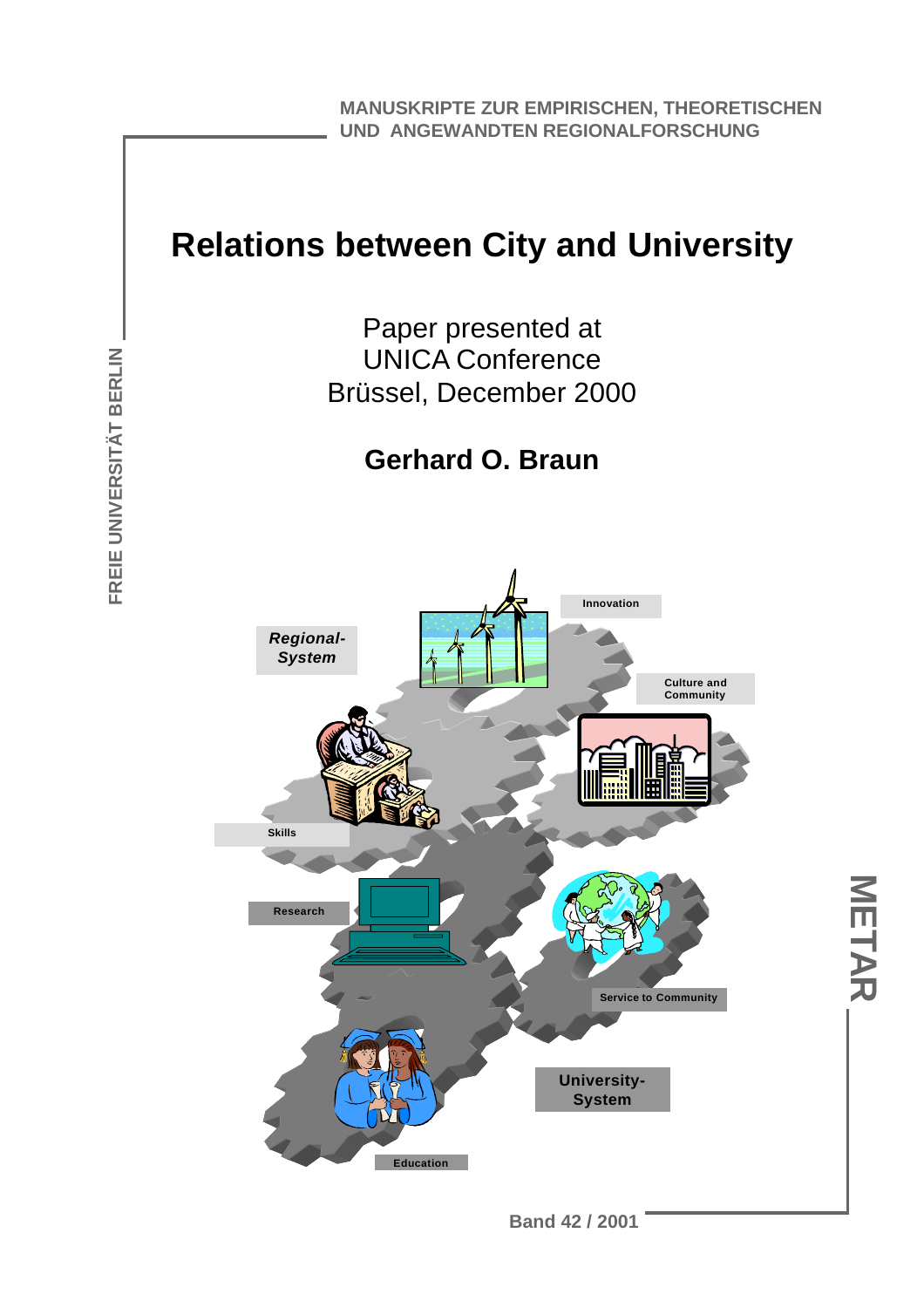#### **Gerhard O. Braun: Relations between City and University Band 42, 2001**

Paper presented at UNICA Conference Brüssel, December 2000

#### **METAR - MANUSKRIPTE ZUR EMPIRISCHEN, THEORETISCHEN UND ANGEWANDTEN REGIONALFORSCHUNG**

ISSN:0170-6268

HERAUSGEBER:

| <b>Prof. Dr. Gerhard Braun</b> | <b>Arbeitsbereich TEAS -</b><br><b>Theoretische Empirische Angewandte Stadtforschung</b> |
|--------------------------------|------------------------------------------------------------------------------------------|
| Prof. Dr. Georg Kluczka        | <b>Arbeitsbereich Angewandte Geographie</b>                                              |

SCHRIFTLEITUNG:

**Dipl. Geogr. Stephan Birk**

Freie Universität Berlin, Institut für Geographische Wissenschaften Malteserstr. 74-100 D-12249 Berlin

Tel: 030 838 70 201 Fax: 030 767 06 435

Copyright:

Die Manuskriptenreihe sowie alle in ihr enthaltenen einzelnen Beiträge und Abbildungen sind urheberrechtlich geschützt. Jede Verwertung bedarf der vorherigen Zustimmung der Herausgeber. Das gilt insbesondere für Vervielfältigungen, Bearbeitungen, Übersetzungen sowie die Einspeicherung und Verarbeitung in elektronischen Systemen.

Titelfoto: FU-Berlin, 2000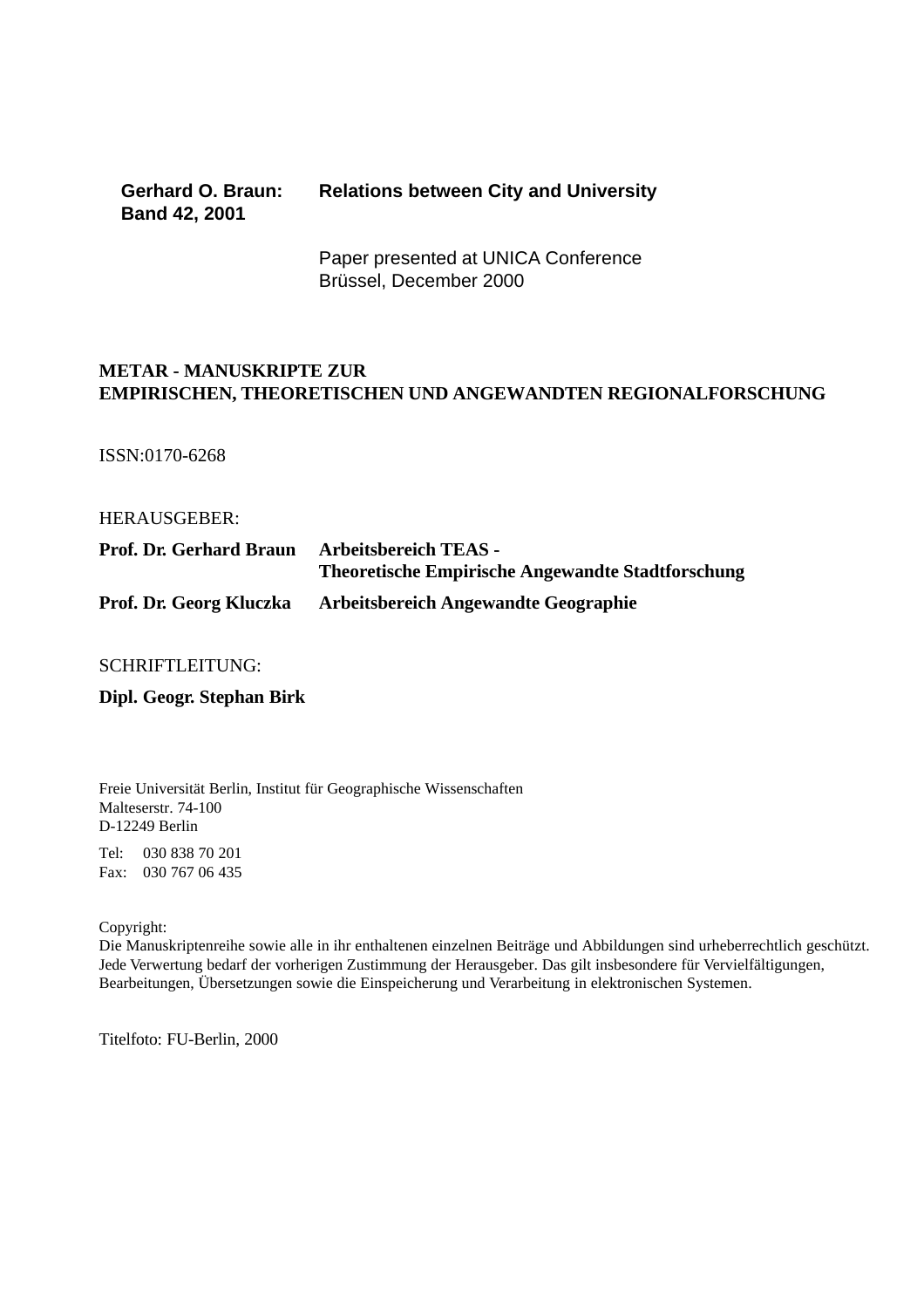#### **Contents**

| Changing conditions and resulting<br>profiles of cities                      | 3 |
|------------------------------------------------------------------------------|---|
| Changing role of universities in a<br>knowledge society                      | 4 |
| <b>Transformational Problems: persistence</b><br>of perception and behaviour | 5 |
| Mulitplying effects because of circular cumulative.<br>causation<br>6        |   |
| Empirical evidence in the relation<br>between City and university            | 6 |
| Conclusion and the specific role<br>of capital cities                        | 8 |
| Bibliography                                                                 | 9 |

#### **Changing conditions and resulting profiles of cities**

Rising complexities and uncertainties in the urban macro environment (politics, economy, society etc.) as well as in the urban micro environment (urban governance, urban housing, etc.) lead at present to various different development paths of urban regions and agglomerations. Cities and city regions pathways are faced by several processes (Carsten, 1999):

a. process of globalisation, i.e. growing competition between cities due to the aggravating situation to locate headquarters, new types of services (e.g. financial services), and to attract corresponding human capital as the panacea for future growth,

b. processes of de-regulation, i.e. the changing role of actors and activities within the urban system,

c. process of technology-logics and logistics, e.g. the process of accelerating diffusion of information and communication technologies (I&CT) leading to new types of business and services and highly diverse patterns at the intra- and inter-regional level,

d. processes of reframing change in economic organisations, i.e. organisational change is not conceptualised as an punctual but as an ongoing process embedded in a context of socio-economic complexity, and

e. process of ongoing regionalisation process on both the international level (e.g. NAFTA, EU, ASEAN etc.) as well as the national level (e.g. city regions, regional milieus and clusters).

Cities behave in this respect as catalysts in this post-fordistic restructuring process, resulting in cities of growth and those of decline (KRÄTKE, 1991). However, several cities and urban regions are currently standing at the bifurcation of both alternatives. Compared to the environment of the 1960s and 1970s when decisionmakers had to deal with the proper economic environment for continuous economic growth, realistic scenarios today differ between chances that arise through I&CT due the parallel case of shrinking time patterns and risks that foresee the double polarisation of further peripherisation (BRAUN, 1991). It seems that these challenges and complexities can't be caught into certain future development patterns neither for cities in developed nor in less developed regions.

Empirical and theoretical investigations will indicate that the influential factors of the today and the future are faced by highly diverse effects of the globalisation and deregulation process, the prosperity of new information and communication technologies and the deconstruction of the former economic chain-hierarchy-structures which lead to the present financial weakness of communities, regions and nations. Thus, leading to an accelerating complex and dynamic environment of urban regions and their newly combined chain-network-structures.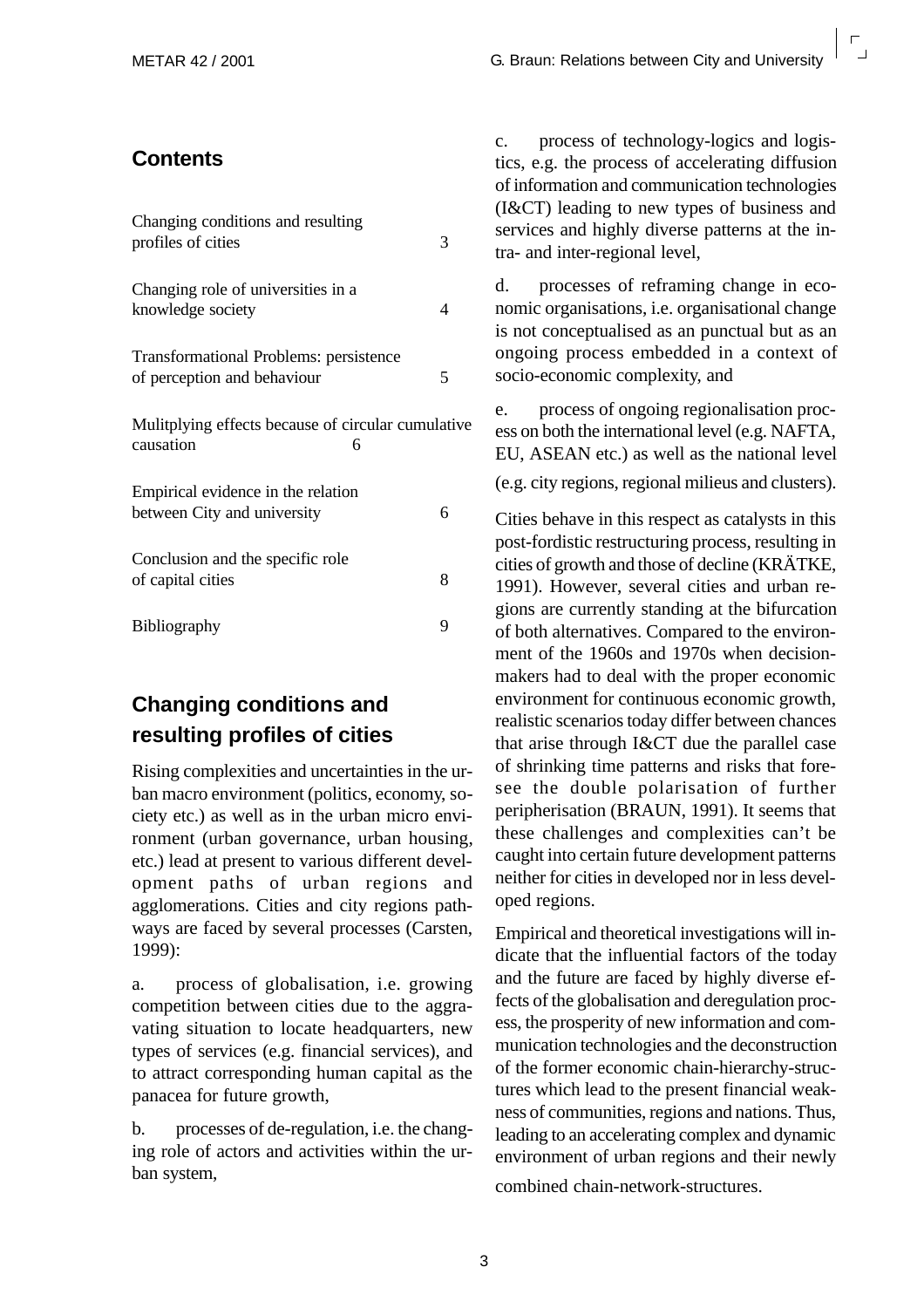These norms and values, in general lasted during the last three historical cycles of urbanity. At the edge of the 21. Century, however, the present characteristics of urban development paths anticipate a general change of urbanity and spatial organisation. This fundamental restructuring of cities can be seen in:

- spatial and structural shifts in the national and global urban system hierarchies,
- · the de-nationalisation based on economic competition,
- the restricted ability of urban governance.

These processes create a massive potential of structural differentiation and the urban agglomerations will follow divergent, polyvalent future developments and will reveal divergent structural phenotypes.

#### **Changing role of universities in a knowledge society**

Within this changing conditions and resulting profiles of urban regions it is a new challenging task which now confronts universities. At present, societies became fragile not because of globalisation or the economisation of societal conditions, it is the loss of power because of the changing role of knowledge (STEHR, 2000). Knowledge creates a new ability of activities and potential of action. Its extraordinary role has not its roots in the fact, that research based knowledge is relevant for economic activities or induces activities. In this respect there is no difference as to knowledge based on common sense or even religious knowledge. The specific role of science or technology based knowledge does not even more result from the fact that research knowledge or findings are more truthful, objective, real, or significant. By contrast, the new specific role of knowledge results from the fact that this form of scientific knowledge permanently creates more than all other forms new possibilities of activities (STEHR, 2000).

These new possibilities – and this is most important - can be acquired by everybody, individuals, enterprises and governments. Because of its specific quality, scientific and technological knowledge is basis and engine of all changing societal activities. However, knowledge is always contentious; this can result in the loss of its practical relevance. But the ability to act is one side and the need of a story where knowledge is related to applications and reality is the other side of the same medal. Or to be more precise: the ability to act presupposes the performance of a final interpretation and transfer of what can be done with knowledge and its inherent potential (STEHR, 2000).

These transfer-functions have been taken over by experts all over the time. However, it is not the existence of science based work, it is at present the wide spectrum of occupation which depends on or results from science based knowledge. By contrast, there is a tremendous decline of jobs and job-offers which do not demand cognitive skills. Both effects of the polarisation of the job market leads to declining job-life-cycles, that is continuing at present just 12 years. It is the general transformation on the economic and job market which rises the economic productivity and in consequence improves the international competitiveness of regions.

However, it is not the high investment in information and communication technologies which causes higher productivity and creates knowledge regions; it is the so-called productivityparadox that describes - because of intensive investment - the discrepancy between economic expectations and countable progress in productivity. Reasons for this discrepancy can be found either in time lag effects and/ or in the transformation of basic technologies into innovative creativity of products and services and the transformation of these products in existing markets (STEHR, 2000).

However, this process does not explain, why the number of qualified employees is increasing. The answer, that new technologies induce a high demand on skilled workers, seems to be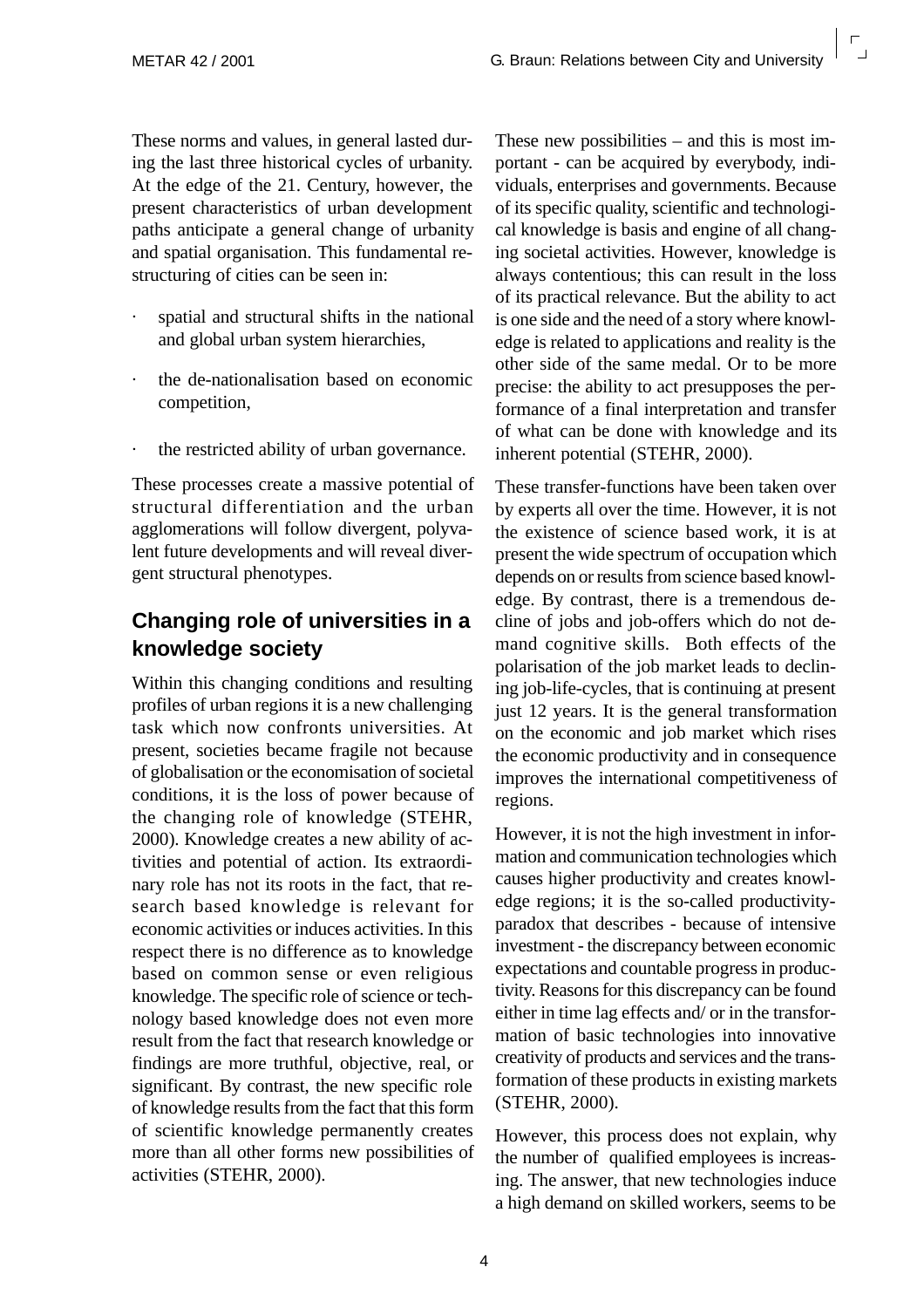superficial. The opposite answer can be also true, i.e. that the increasing number of skilled people shapes the character of modern societies. Like in a self-inducing process, it seems to be that not the demand on skilled employees makes the working world increasingly knowledge intensive but the supply. This is the reason why in otherwise high structural persistence the today knowledge society changes with unusual high speed. Consequently, in times of rapid changes this hypothesis would force universities not to educate for a supply model market but to train students in abilities, competences and key-qualifications under the sign of uncertainty and vagueness of the content of the respective curricula (STEHR, 2000). Under these conditions, the best strategy for enterprises would be to attract and occupy excellently skilled young students respectively workers as future potential to be able to adjust even to new processes and new products to come. This tendency also explains the rising polarisation of the job market. The productivity paradox, therefore, describes that an immense investment in I&C-technologies does not directly correspond to an increase in productivity. An increase in productivity rather results from the growing qualifications of students who push their way in the job market. Therefore, the decisive characteristics of a modern job market are the uncertainties and the missing predictability to determine the required qualifications for the working world (STEHR, 2000). These are at the same time the challenging objectives and targets universities should aim at.

#### **Transformational Problems: persistence of perception and behaviour**

Both institutions, cities as actors, catalysts and locations in this post-fordistic economic and social restructuring process and universities as the producers of knowledge and providers of content are interdependently linked. The way, they behave in this general process, results in growth and decline of both cities and universities. Both are currently standing at the bifurca-

tion of both alternatives, where monetary investment does not play the only decisive role but political responsibility towards this process. At present, it seems that weaker regions are rather able to learn easier this lesson while stronger ones try to resist because of their hitherto successful fordistic and sometimes ossified behaviour. The more especially big cities use their present power based on concentration and specialisation of traditional functions as an argument for the persistence of their previous course, they will fail. The future competitiveness of cities doesn't any more exclusively depend on size and traditional power, the hierarchy of cities and locations will become flat and regionally discrete in a network pattern. Even the political decision not to keep track with continuing and strategic investment into soft location factors like universities, culture and transportation systems - especially when cities are short of budgets, in general their future development of regional and structural competitiveness is endangered.

It is not necessary to elaborate examples since the Freie Universität Berlin represents best this situation in the year of foundation and at present. In the years of foundation people gifted in strategic thinking understood the signs of the time; at present it is hard to believe in the same insight. It is hard to convince people to change their behaviour as long as there I s no formal need to do so – a situation like in the MALTHUSian dispute. The satirist STAECK caricatured the situation in his typical way (fig. 1): A society, cheering its boxing champions, soccer players, tennis heroes, formula I pilots, is easily able to do without universities.

#### **Mulitplying effects because of circular cumulative causation**

GODDARD's elaborations on "the response of higher education institutes to regional needs" introduce into two major value added systems each representing the university and the region (fig. 2). Their respective dynamic results through a third system, called the universityregional-interface. This interface-system has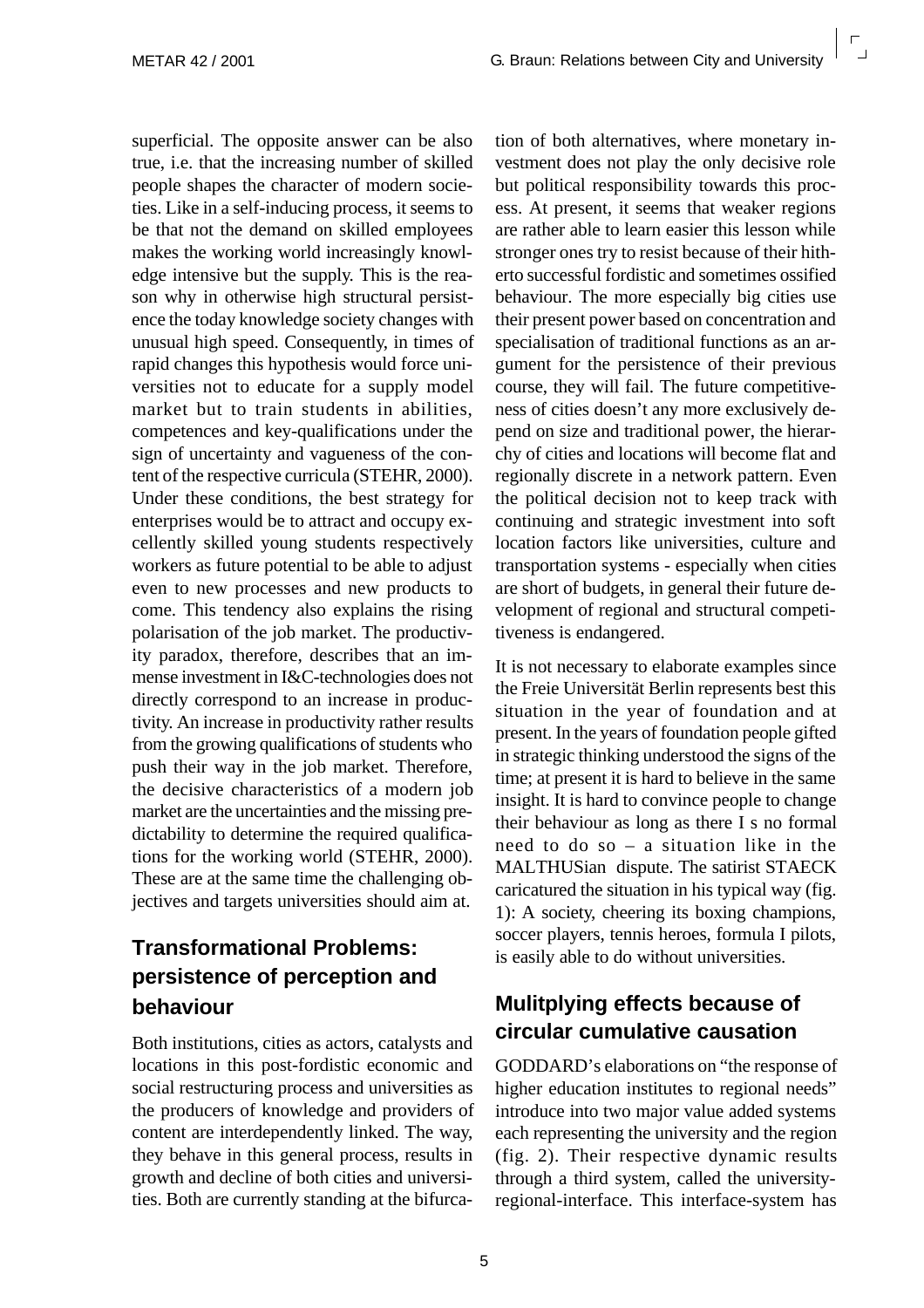many interdependent complex facets to be analysed in the following (fig. 3).

That learning region interface works as coordinating intervening opportunity within an inputoutput-relation interacting system between universities and cities, and where university restructuring and cooperation/ competition correspond to urban restructuring and urban competitiveness via agglomeration advantages. This interface stands for a serious of socio-economic processes which structure in circular cumulative causation both the attractiveness and competitiveness of cities and universities. However, the relational effects are not complete, i.e. that one input unit of either the university respectively the city does not necessarily create one output unit of the same scale and so on, on the one hand. On the other hand, the expected effects of input can not be expected as output within the same time range, i.e. economic and research progress take time before they can influence each other. Additionally to this incompleteness and time lag a third dimension, a general term of uncertainty, influences the intensity of the input-output-relation system. All three components explain, why politicians and actors have difficulties to make use of the endogenous potential inherited in the input-outputsystem between city and university.

In knowledge societies there are no sectors within the urban socio-economic environment which are not directly or indirectly affected by university influences or are part of the university input-output system within a certain, but from sector to sector differing time lag in a significant manner. Altogether, in such circular cumulative systems it seems be inevitable that time loss or wrong decisions will turn the system into a negative cycle and right decisions just in time create positive cycles, called positive multiplying effects. The total investment in positive cycles are, in the long term, lower than in the case of repairing wrong decisions or suffering from these.

#### **Empirical evidence in the relation between City and university**

In the following only the two modules of "scientists" and "students" will be taken to reflect such multiplying effects. The first model gives some insight into the network of supply- and demand- causation students create or depend on (fig. 4). In the centre of the model the direct relations between university and city are presented which cause only minor contributions to the overall GDP. However, as pointed out in the transformation concept before, most and the structurally decisive relations act indirectly and create via detouring multiplying effects create added values. Not only the students' supply of innovation, culture or jobs but also their demand on consumption and investment goods, jobs and housing facilities change or contribute to the adjusting development of urban structure.

Most of these direct contributions and their share to the GDP are well known, but structurally more important are the indirect circular cumulative effects which help the urban economy to adjust to the competitiveness of leading centres. E.g., in the general urban renewal process students function as one of the main catalysts of the gentrification process (fig. 5).

When considering the spatial distribution of rent- or land-value, the resulting curve (solid lines) can be described by the overlapping of the density curve (dashed line) with the curve of living space (dotted line). In the time view, all investment in real estate show an general increase in value; this increase is strong respectively low in areas of high respectively low investment. But, this high or low increase is only linear as long as the re-investment keeps permanently track with the investment needed for the standard of new real estates. Re-investment is, however, only of cyclical character. After a period of time a basic investment requires a reinvestment just to re-upkeep the basic investment to the level of current basic investment.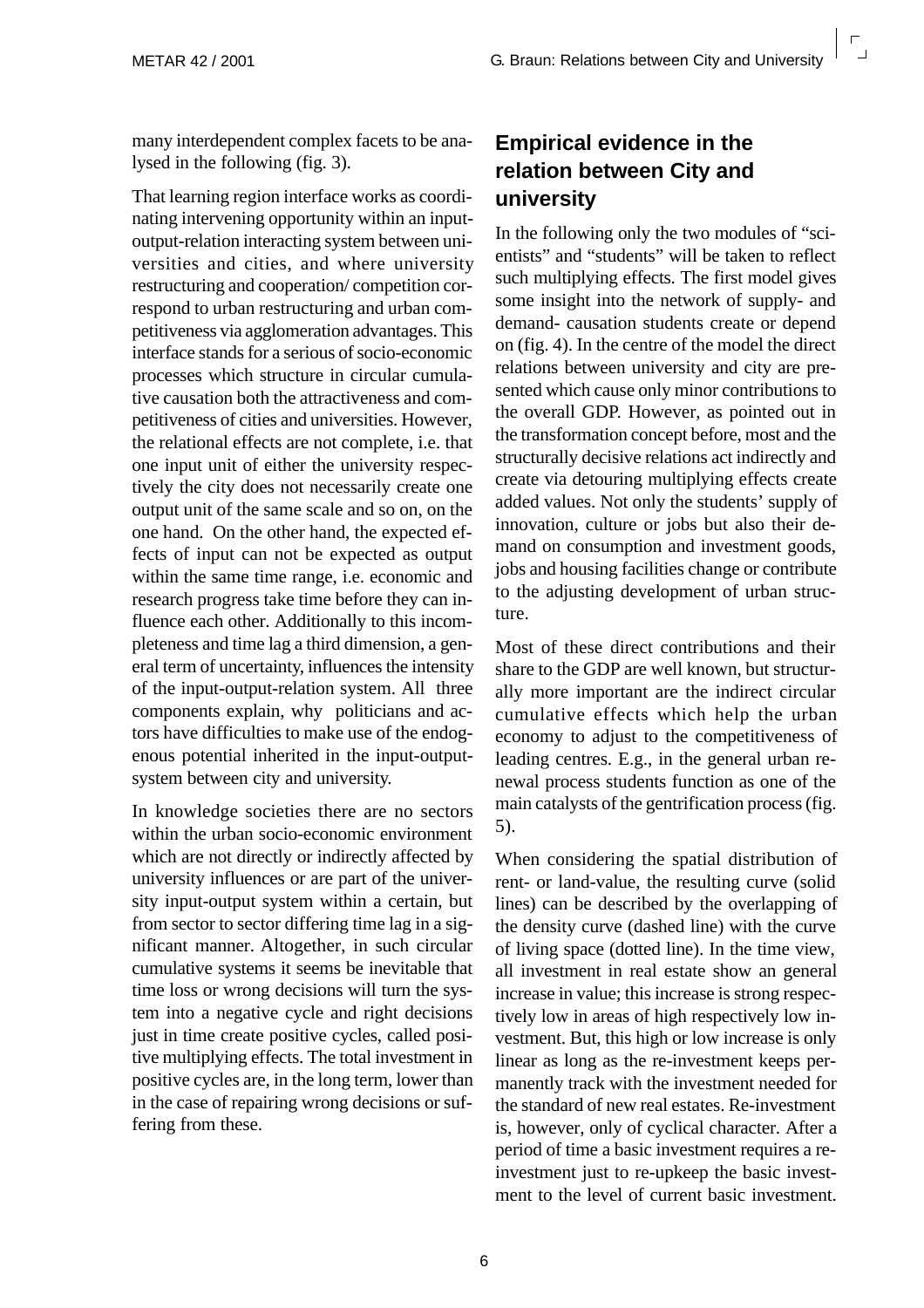In case of an overdue of the re-investment residential decay is following. Students, short of private budget but with high potential to substitute for the continuing decay, preferably move into these areas with rent-gaps and renew not only the apartments but also the entire infrastructural environment. They create over time - via supply and demand cycles - so-called urban scenes and give reason in designing the character of new urbanism which consecutively becomes attractive to other social groups like Yuppies, Dinks or even professors. With this increasing attractiveness rent is increasing as well and students have to move out or remain gentrified as yuppies, assistants or professors in this area.

It is quite interesting to realise that the members of different faculties contribute in a different way to this renewal (fig. 5 and 6). In general, students tend to live in these areas as long as they are cheap, otherwise they relocate to the neighboured, next cheaper areas to be gentrified. Professors in general tend to live more peripheral in suburban environments. However, this tendency is overlapped by two groups, the students and professors who are enrolled in social sciences – because they prefer gentrified areas – and secondly students and professors in medicine who tend to prefer peripheral suburban areas but all in the same social sector. Students and professors in natural science are intermediates. It is not surprising that the location of the university isn't as important as the access to regional and structural urban respectively suburban advantages. That indirect contribution to the GDP – generated by the gentrification process - is more effective than the students' and professors' direct contribution as consumers and suppliers.

The network of the second module "scientists" within the relation city and university – to be presented here - is of similar complex nature (fig. 7). In general, within their supply and demand system, they contribute to the general stability and high development potential of the local and regional economy. The demand part of the system, therefore, creates in a circular cumulative manner qualified housing, a deeply specialised division of labour, a high level of cultural events, qualified personal services and in addition all kind of agglomeration advantages. With their supply network they support not only the basis for the development of a knowledge region but also links to the future development of professional services, research based occupational advantages and, most important, to a set up of national and international networks which are important for the endogenous potential of a permanent structural adjustment.

The effects of those regional and structural agglomeration advantages can be tested when the locations of university and non-university research institutes are mapped as shown in the case of Berlin (fig. 8). Three major clusters can be identified. The strongest agglomeration is shaped in the Dahlem region with the Freie Universität as centre.

Among the subsystems with the structurally most important multiplying effects - the other systems, e.g. the occupational effects through external research funds, are well known and should not be reported here - can be counted the invention of incubators (fig. 9). While the multiplying effects of private economy incubators are relatively small, public institutional and especially the model of the university voluntary incubator are more effective because they deeper rooted in their related networks.

Within the private economy incubator, consulting service partners merely lead founder and investor to a yes or no decision. There are no other deeper regional effects to discover. The model of the public incubator functions more as a training and coaching centre where foundation is not necessarily expected to happen. The third model, the non-profit oriented incubator links both alternatives with a regional network of voluntariness, trust, seniority system, and without subsidies and creates this way best interdependencies and deepest roots between university and the resulting knowledge region.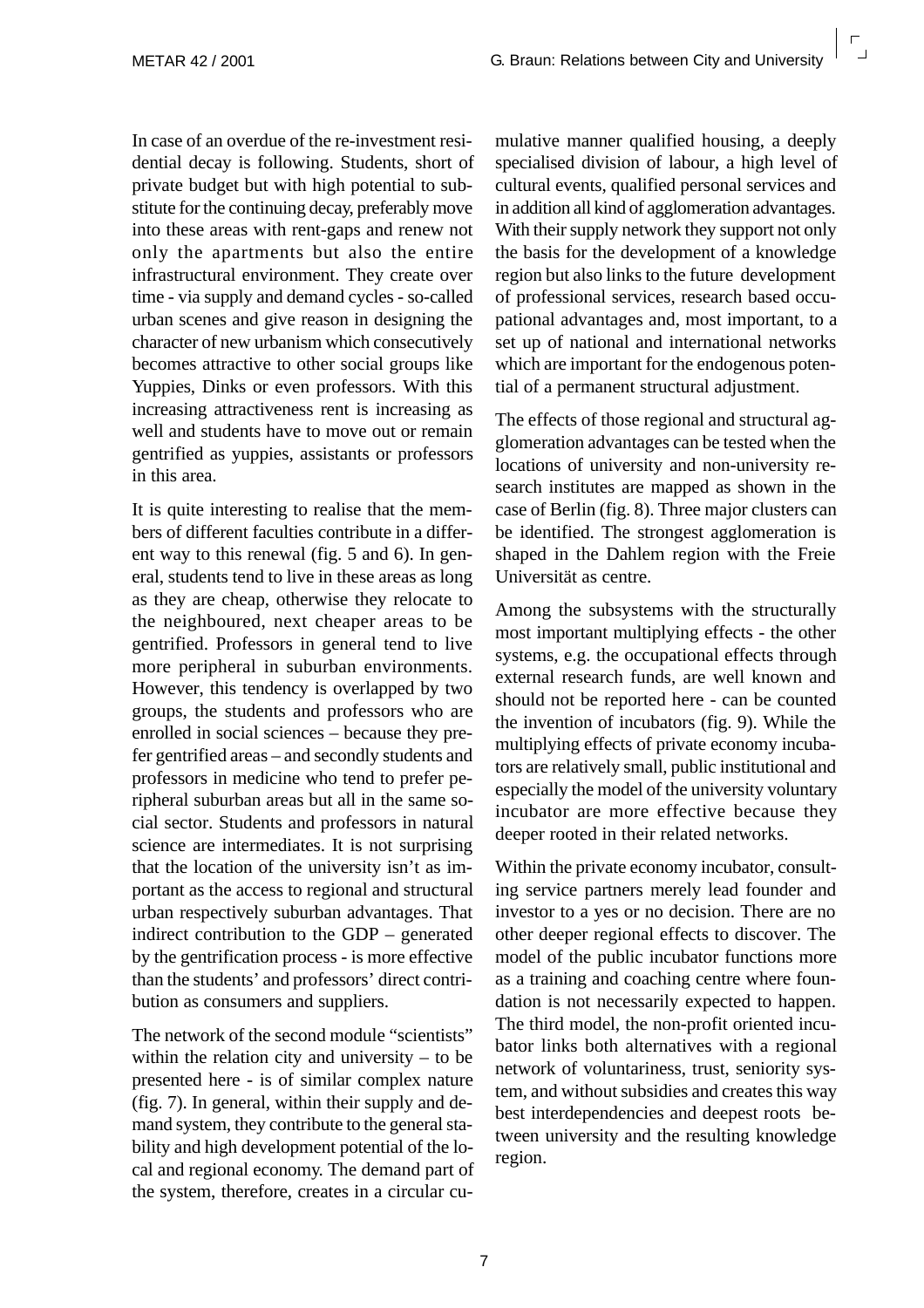When interpreting the spatial pattern of the 77, in a three year period founded start-ups in Berlin (WICHITILL, 2000), which past successfully the business plan competition, you will find clusters of spatial concentration where three the universities and non-university research institutions (Steglitz, Zehlendorf, Charlottenburg, Treptow) and the gentrified areas (Kreuzberg, Mitte) are located (fig. 10). The rest of the pattern is simply random. Most of these start-ups are knowledge producing and/or knowledge based production sites (high tech, internet, biomed-tech, I&CT, multi-media, professional services like consulting and education). Their customers are to a high degree not private ones but other enterprises which use the output as input for further multiplying effects. Companies having passed those incubators show a significantly lower death rate than those without the help of incubators. Within this three year period the young founders increased their average size from 1.5 to 3.4 jobs per start-up. The small size of this start-ups is related to the degree of specialisation and to their locations which are preferably residential or mixed residential areas. The average working hours are above 50 hrs. a week; that also explains the close vicinity to the urban scene. The number of total foundations increased since the implementation of incubators, the death rate decreased and the brain drain has been reduced despite decreasing subsidies. This development can be deduced not only from the effects of professional consulting but more specific from the depth of the related regional network in which the start-ups are embedded. It is hoped for that the third type of incubators is also able to re-effect the university education stressing on the transformation of the respective curricula towards market applications. This transformation is called story.

#### **Conclusion and the specific role of capital cities**

In concluding the resulting regional and structural output of the effects of the principle of circular cumulative causation within the university-city relation two remarks are added:

Firstly, the related turnover in capital cities gives reason for an additional dimension of the discussed complexity of the city-university-relational network. It is not only the localised expertise presented by universities in all kinds of political fields, more important is the internationality of the networks which can be implanted into the existing regional pattern.

Secondly, and this is not a satiric comment but the concluding evidence of the presented arguments stressing on the transformational process in the inter-city-university relation: a society cheering its universities is easily able to do well in sports as well (fig. 11).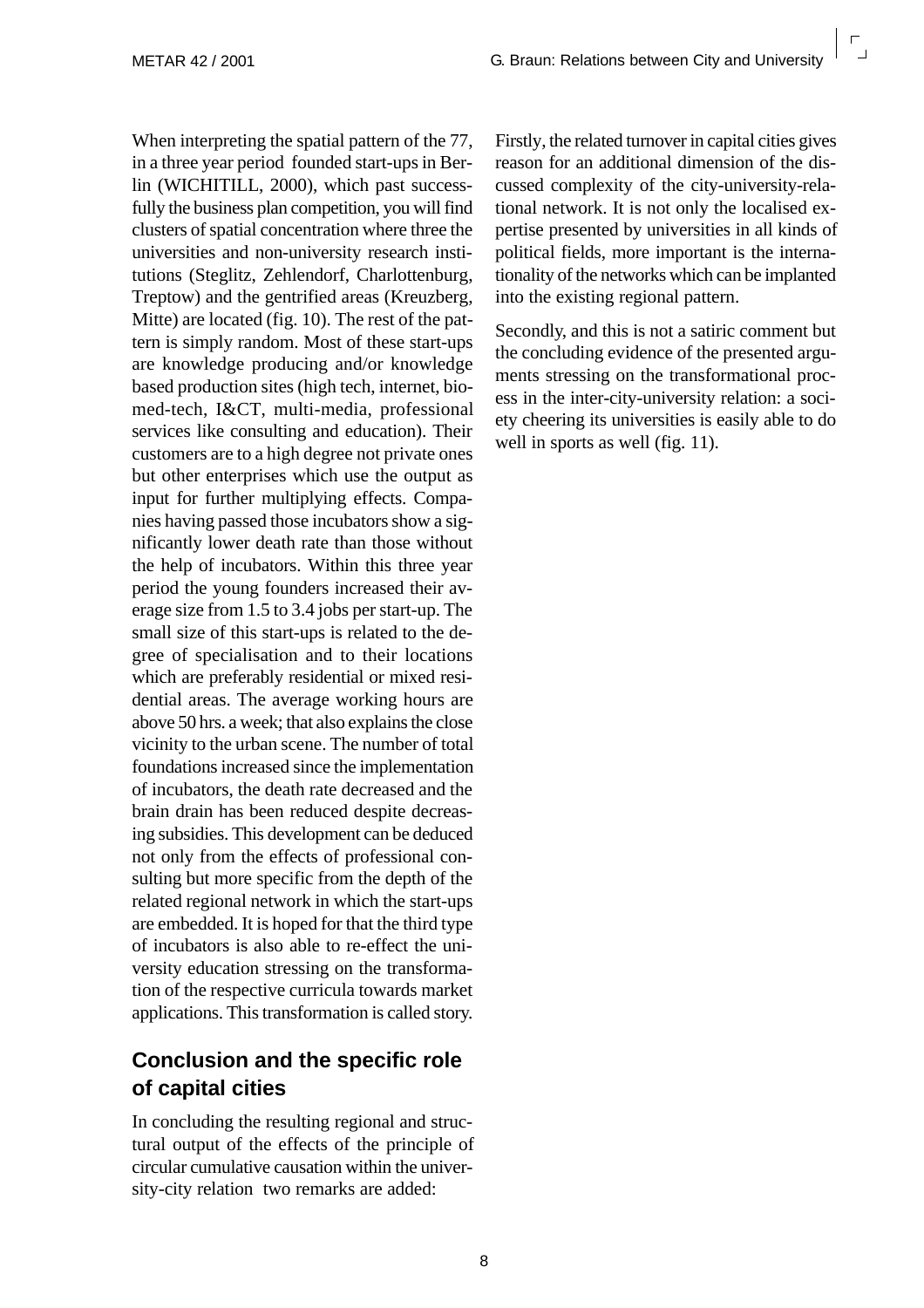#### **Bibliography**

- Bögenhold, D., Gründungsforschung aus soziologischer Sicht. In: BIFEGO-Tagung, Bonn – Bad Godesberg 1997.
- Braun, G.O., The process of multipolarisation. In: M.J. Bannon et al. : Urbanisation and urban development. Recent trends in a global context. University College Dublin, pp. 216-226, Dublin 1991.
- Braun, G.O., Inter- and intra-university competition and co-operation. In: METAR, Vol. 41, Berlin 2000.
- Breßler, Chr., Das Wohnungssuchverhalten von Studenten der Freien Universität Berlin. Diplomarbeit, Berlin 1992.
- Carsten, St., Antizipation von Agglomerationstypen. Diplomarbeit, Berlin 1999.
- Der Spiegel, Studieren lohnt sich. In: Der Spiegel 46/2000, pp. 54-94.
- Goddard, J., The response of HEIs to regional needs. Manuscript presented at "Transborder Universities" – conference . Copenhagen 2000.
- Harmens, S., Ursachenanalyse der studentischen Wohnsituation und Wohnungsnot in Berlin. Diplomarbeit, Berlin 1992.
- Hall, P., Cities of tomorrow. An intellectual history of urban planning and design in the twentieth century. Oxford 1988.
- Henton, D.; J. Melville and K. Walesh, Grassroots leaders for a new economy. How civic entrepreneurs are building prosperous communities. San Francisco 1997.
- Hochschul-Informationssystem (HIS), Sozialstudie 1999. Hannover 2000.
- Krätke, St., Stadt Raum Ökonomie. Einführung in aktuelle Problemfelder der Stadtökonomie und Wirtschaftsgeographie. Stadtforschung aktuell, Bd. 53, Basel 1995.
- O'Toole K. and D. Manuel, "Knowledge network" founders strive to preserve, pass along what is known. In: www.stanford.edu/dept/new/…rt/ news/august11/knexus-811.html
- O'Toole K., Successful entrepreneurs talk about

how it's done. In: www.stanford.edu/ dept/new/…rt/news/july16/ entrepreneur.html

- Ripsas, S., Ten propositions to foster the culture of entrepreneurship at German Universities. In: Science next wave. http://nextwave.sciencemag.org/ cgi/ content/full/2000/07/06/1.
- Ronzheimer, M., Gründerboom an den Unis. In: Berliner Morgenpost, 2.8.1998. Berlin 1998.
- Senatsverwaltung für Stadtentwicklung, Umwelt und Technologie, Technologiebericht Berlin (Auszüge), Informationsund Kommunikationstechnologien/ Medien, Berlin 1999.
- Senatsverwaltung für Wissenschaft, Forschung und Kultur, Forschung in Berlin. Politik – Potenziale – Projekte. Berlin 1999.
- Silber, J., Triumph des Unternehmergeistes. In: Forum, pp. 36-43, 2000
- Stehr, N., Die Neue Ökonomie: Informationstechnologien, Wissen und der Arbeitsmarkt. In: Informationsdienst HRK, November 2000, Bonn.
- Welter, F., Das Gründungspotenzial in Deutschland: Konzeptionelle Überlegungen, empirische Ergebnisse. Rheinisch-Westfälisches Institut für Wirtschaftsforschung, Forschergruppe "Handwerk und Mittelstand". Essen 1997.
- Wichitill, G., Evaluierung des Businessplan Wettbewerb Berlin-Brandenburg der Jahrgänge 1996 bis 1999. In: Existenz-Gründer-Institut Berlin e.V., Berlin 2000.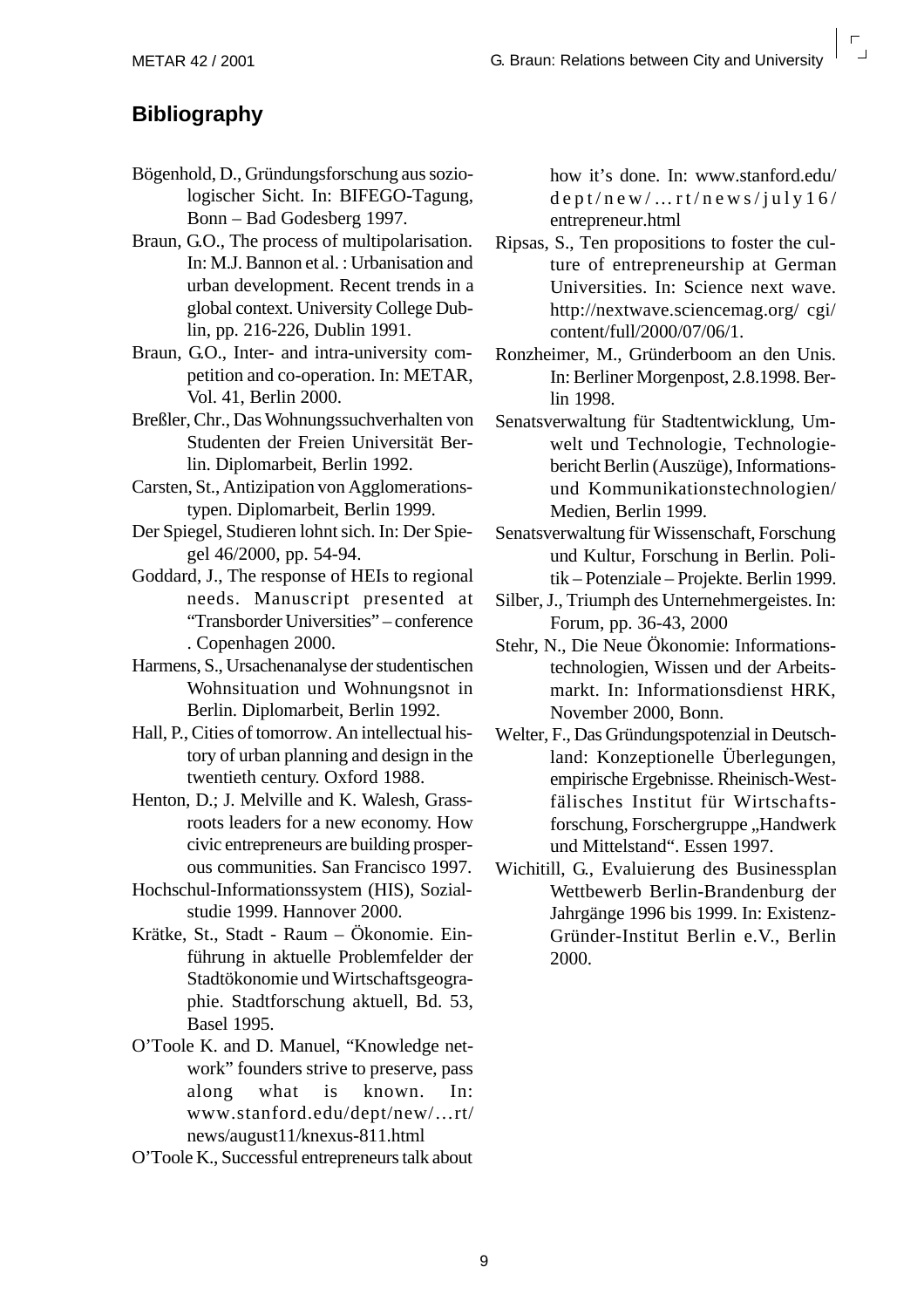



# is easily able to do witthout universities

Source: Braun, 2000-12-14-01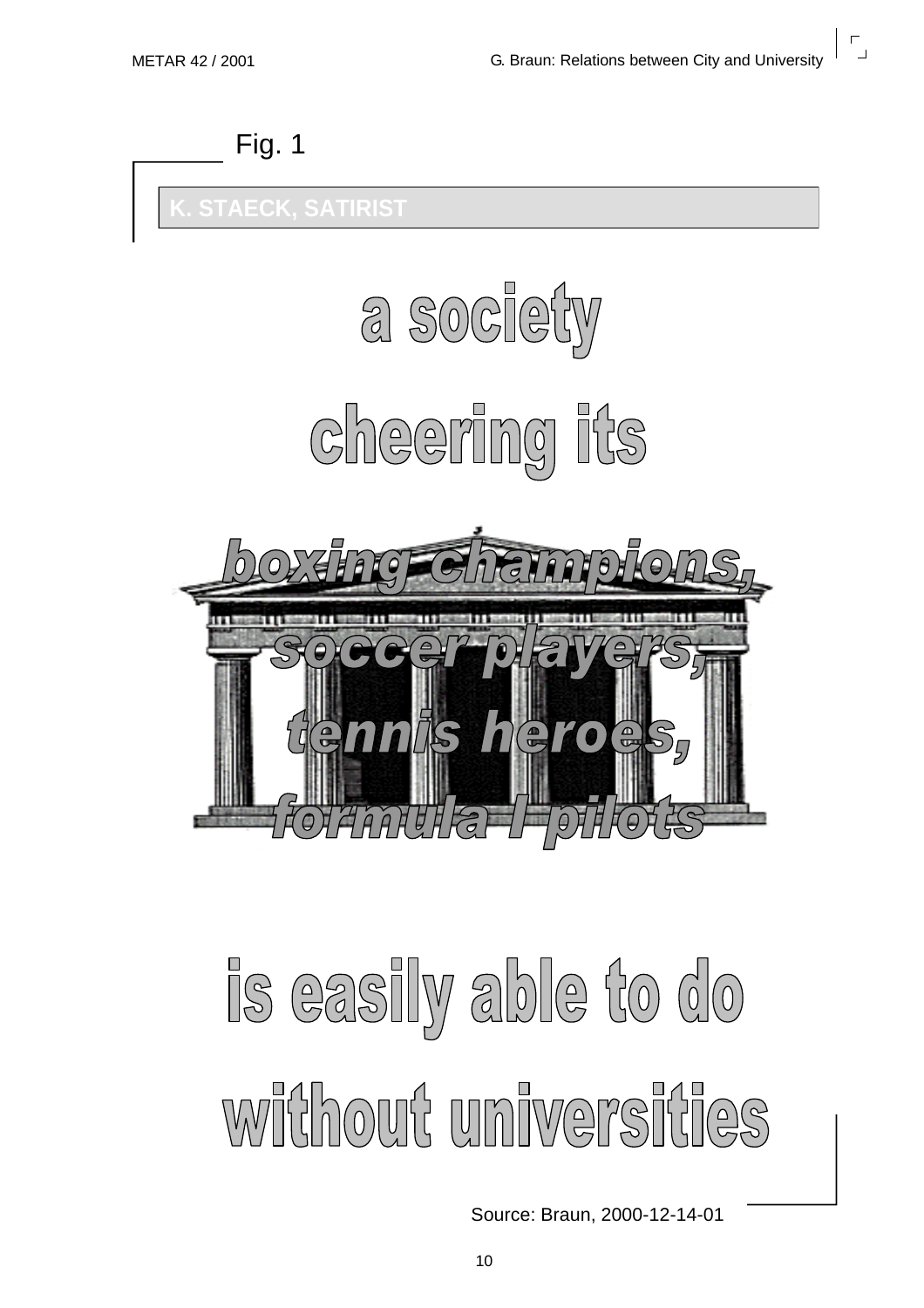$\mathsf{r}$ 





Source: J. Goddard; Braun, 2000-12-14-02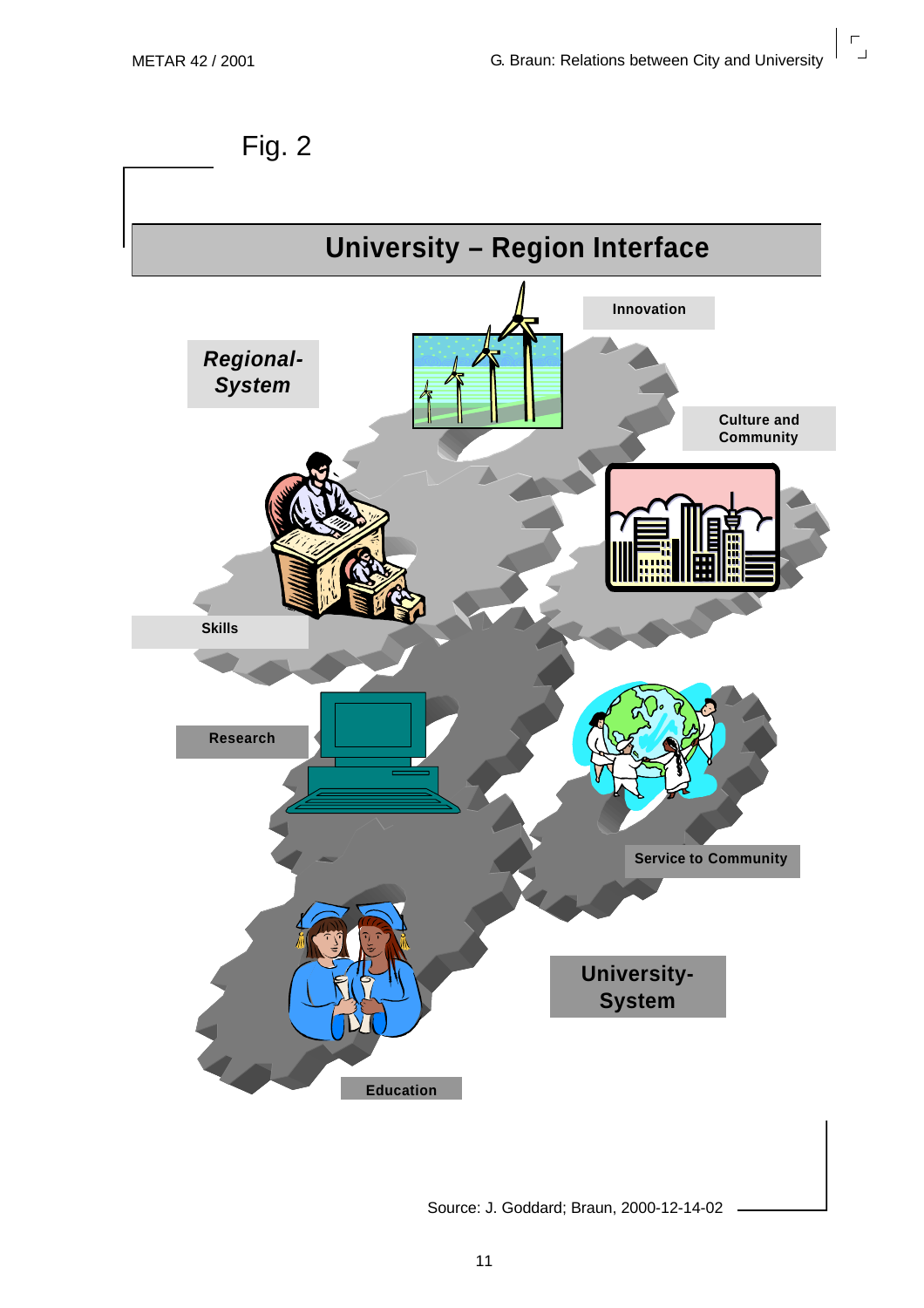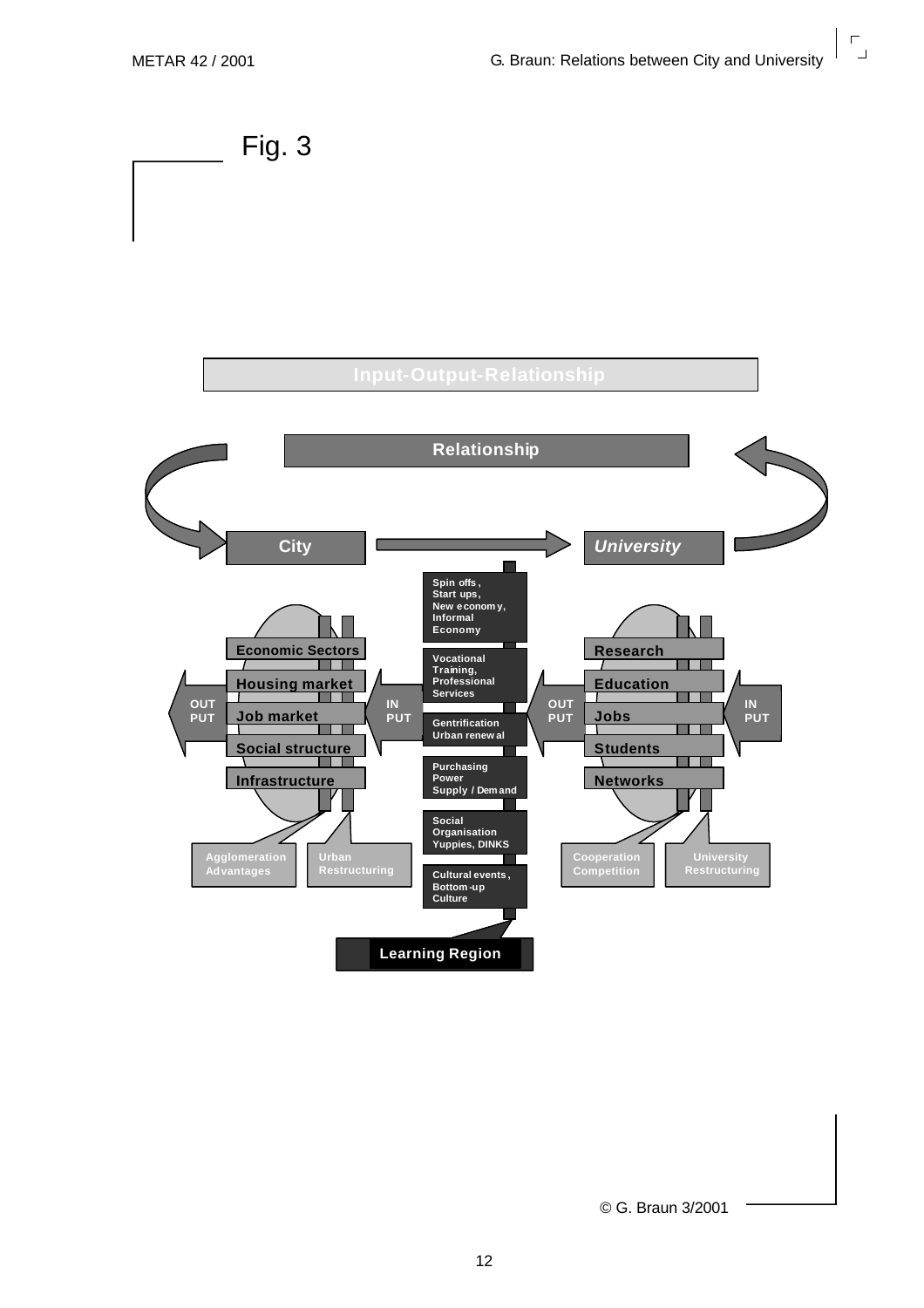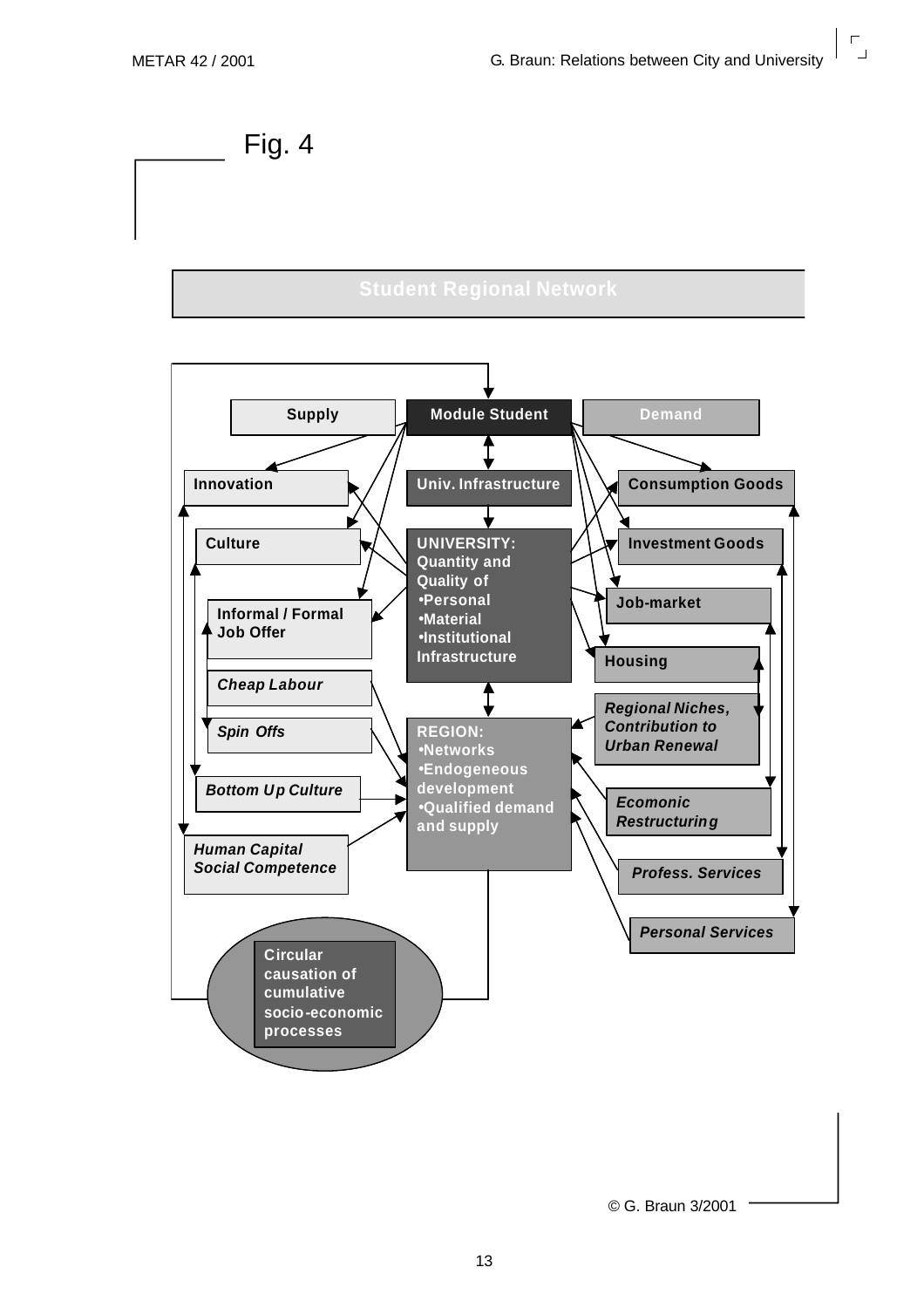$\mathsf{r}$  $\overline{\phantom{0}}$ 

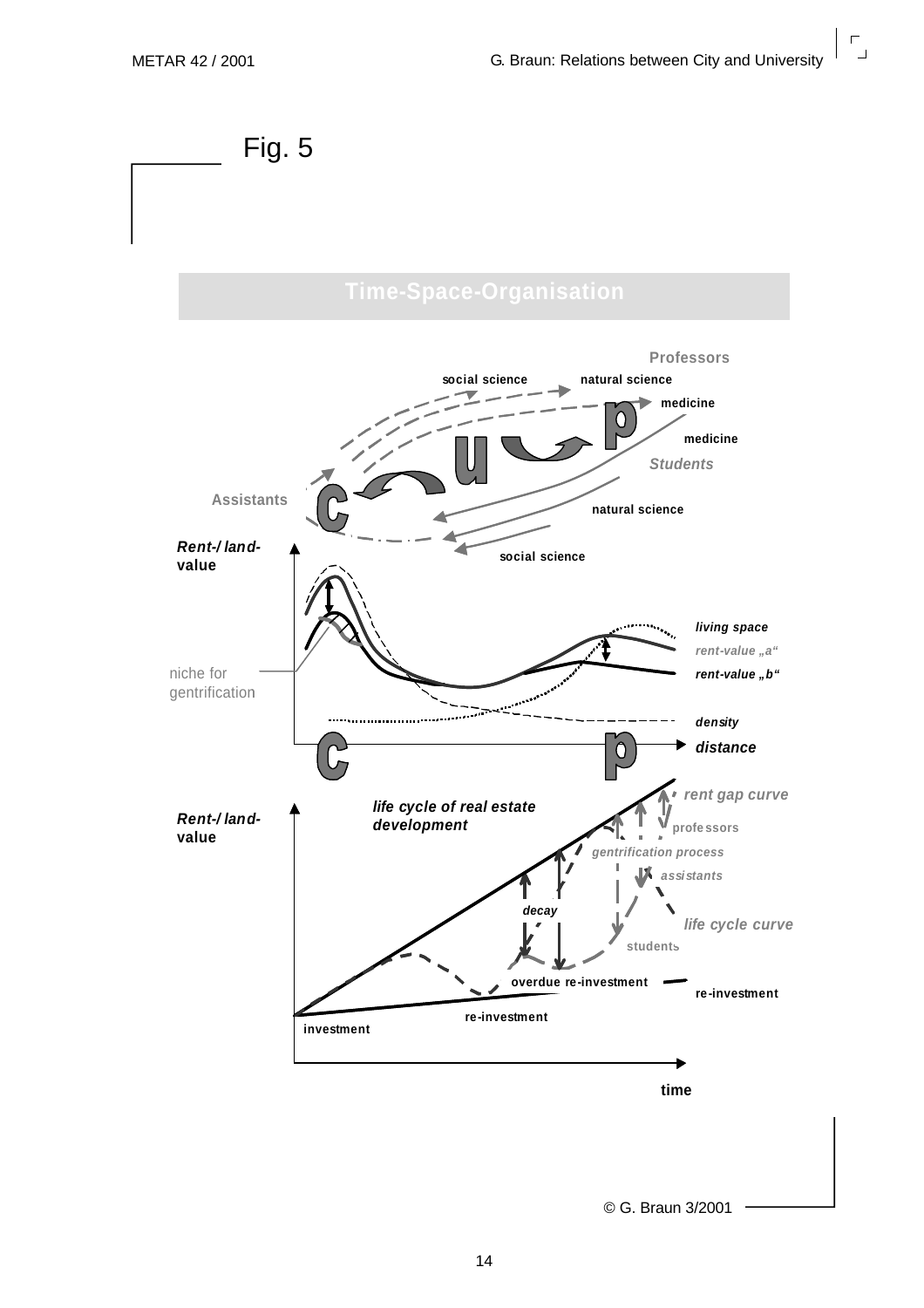$\overline{\mathbf{r}}$ 

Fig. 6

#### Residential gravity locations of professors and students (FU Berlin)



© TEAS, G. Braun S. Birk 1/2001

Source: FU-Project, 1995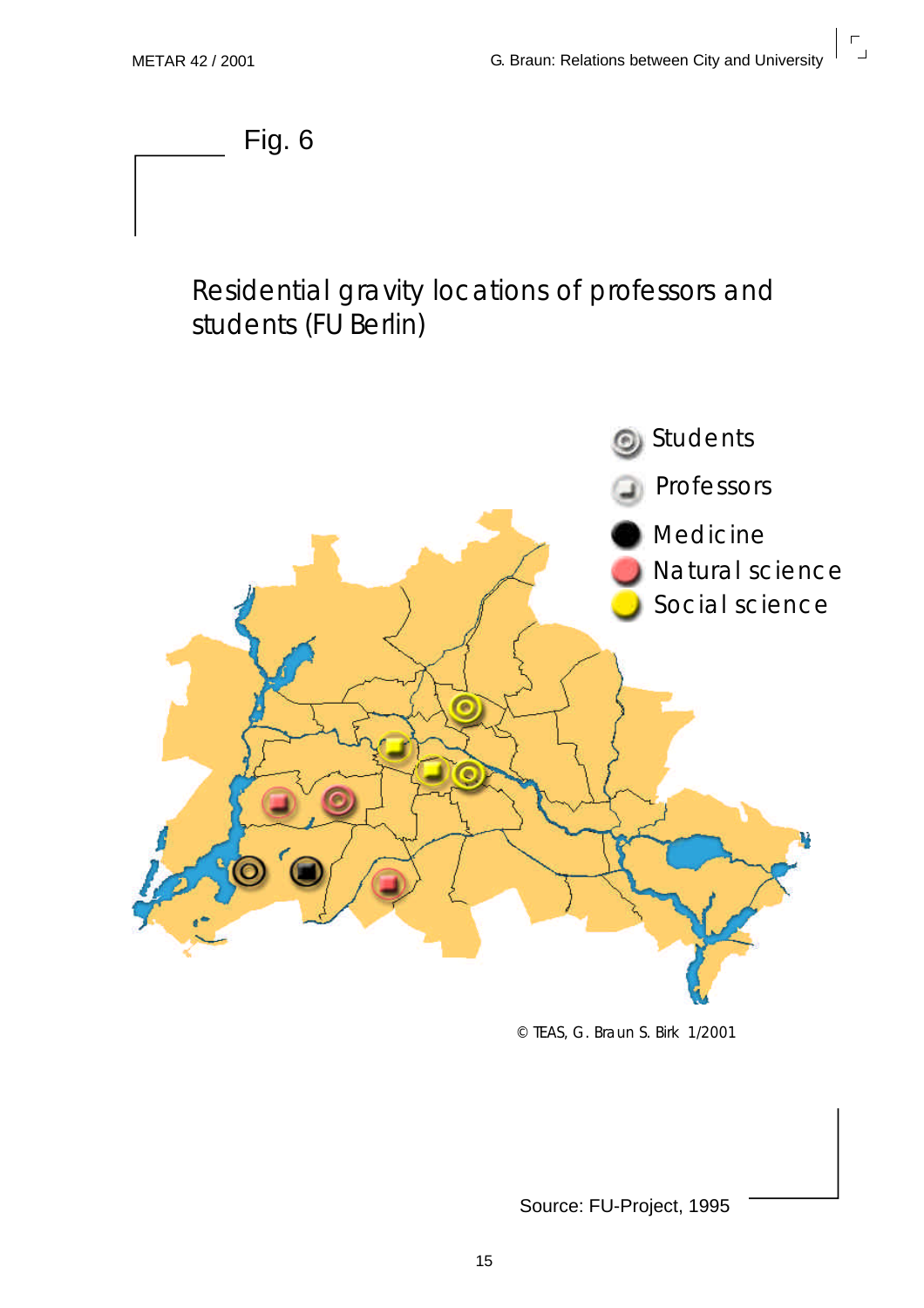$\mathsf{r}$  $\overline{\mathbf{r}}$ 

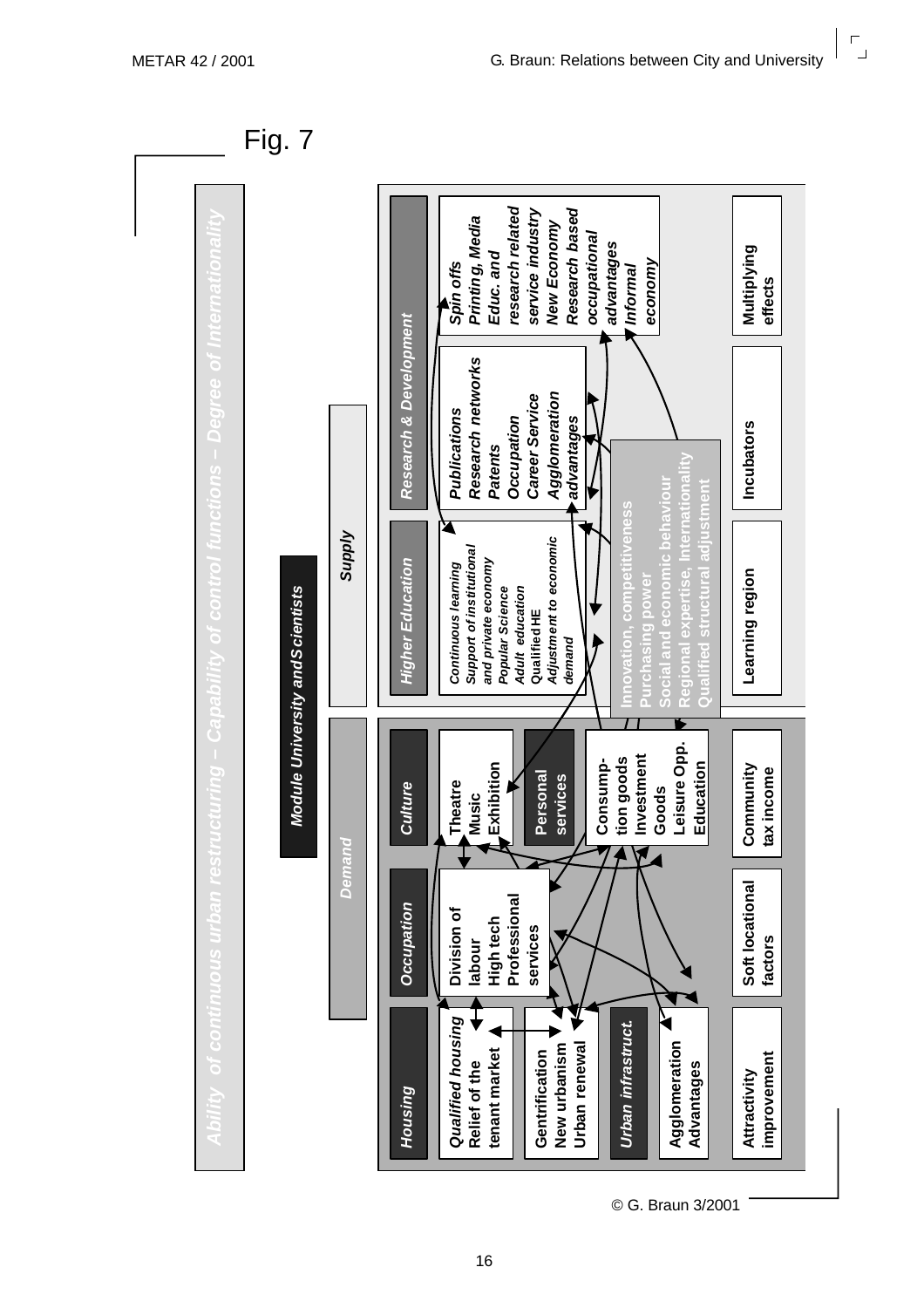

© TEAS, G. Braun S. Birk 3/2001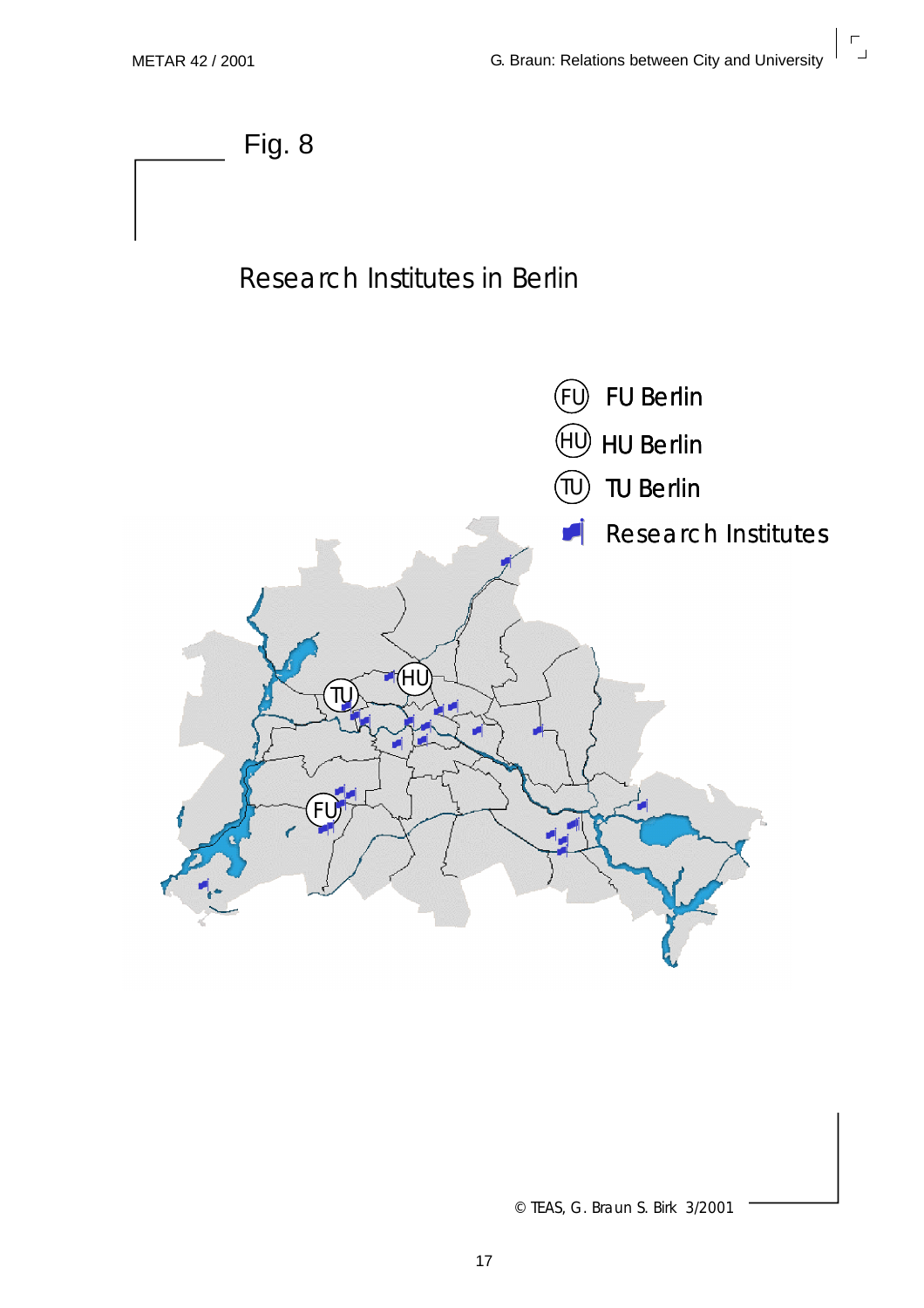$\mathbf{r}_{\mathbf{p}}$ 



© G. Braun 3/2001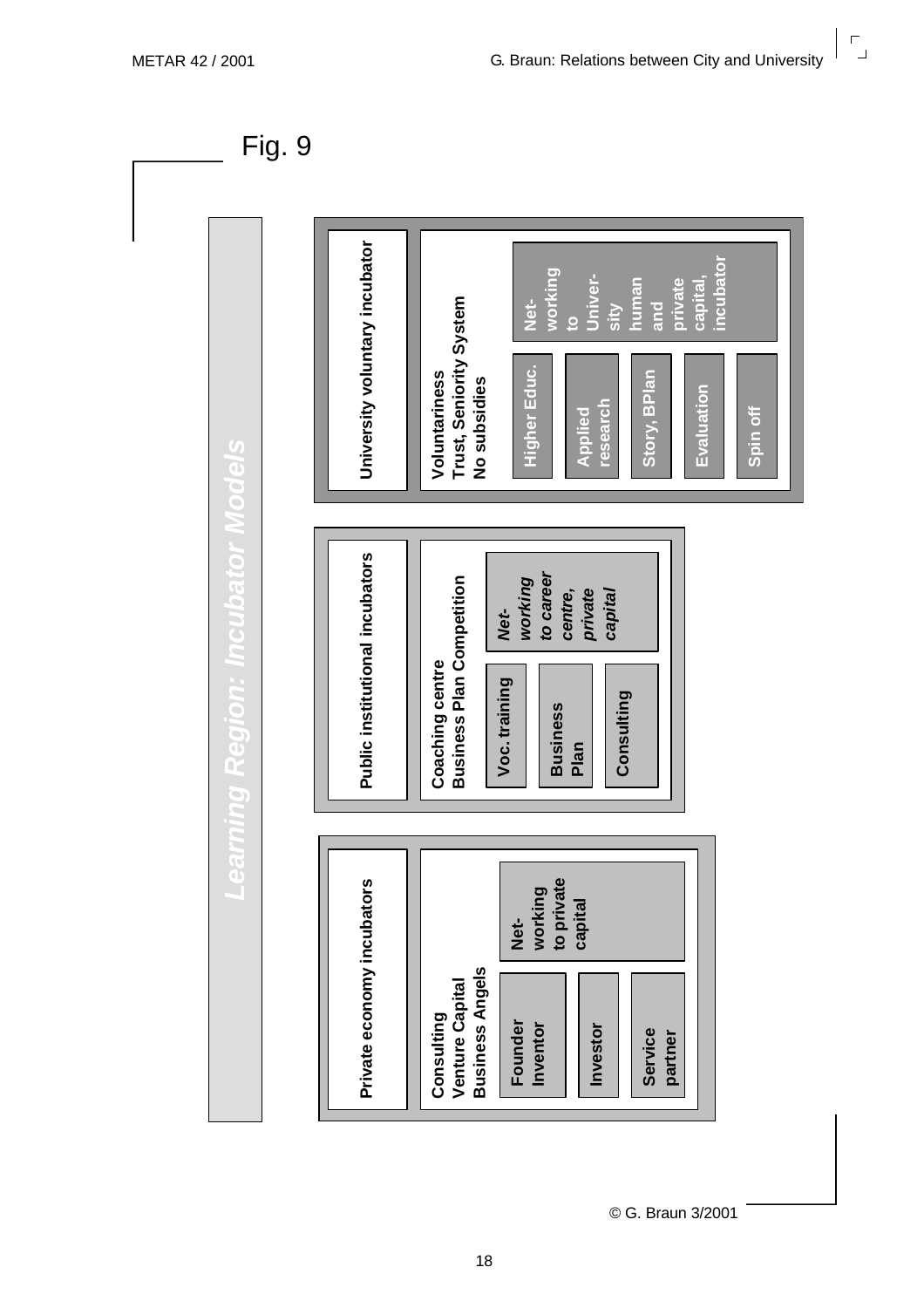$\overline{\mathbf{r}}$ 



© TEAS, G. Braun S. Birk 1/2001

Datas: EGI, 2000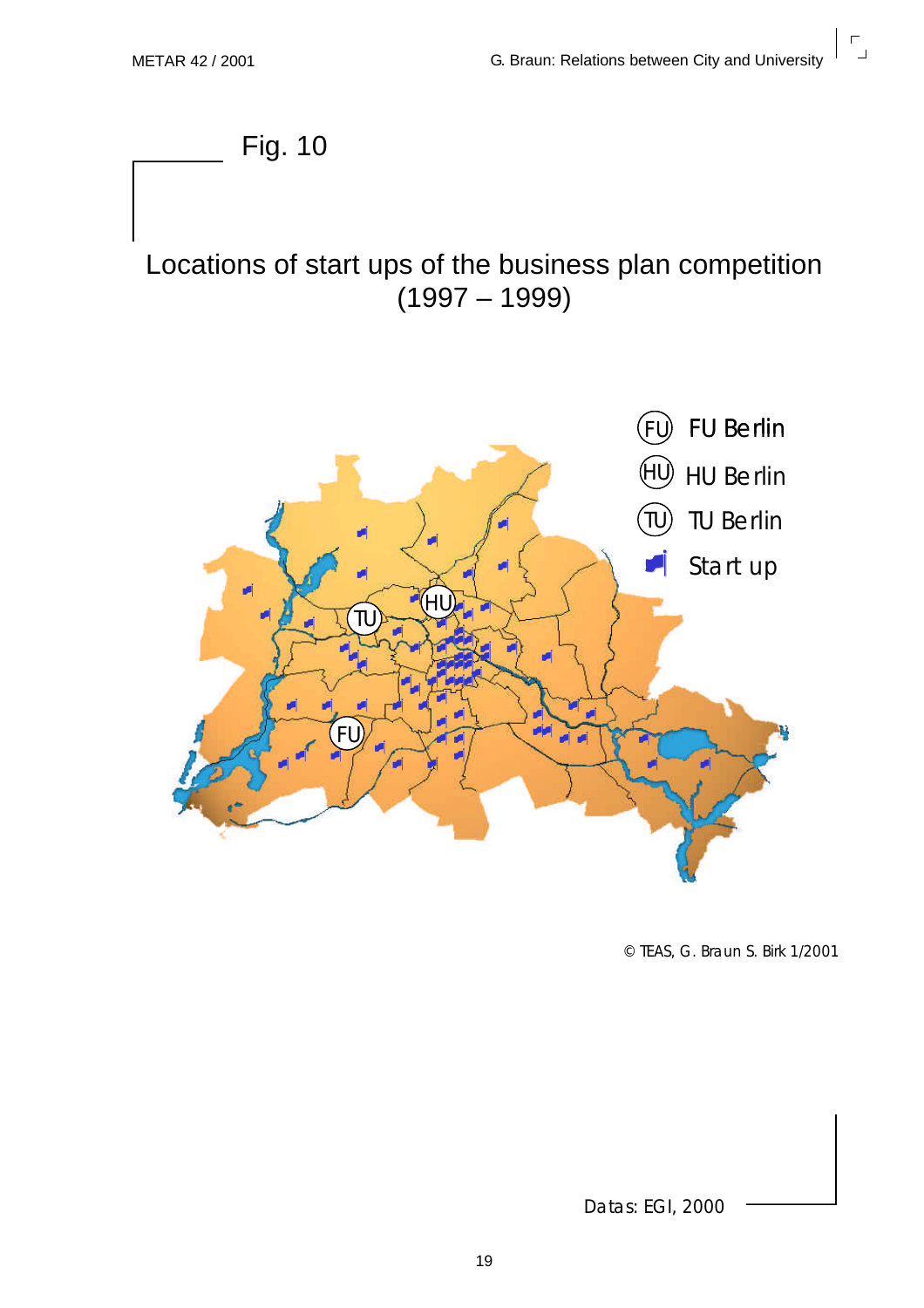

## is easily able to do well In sports as well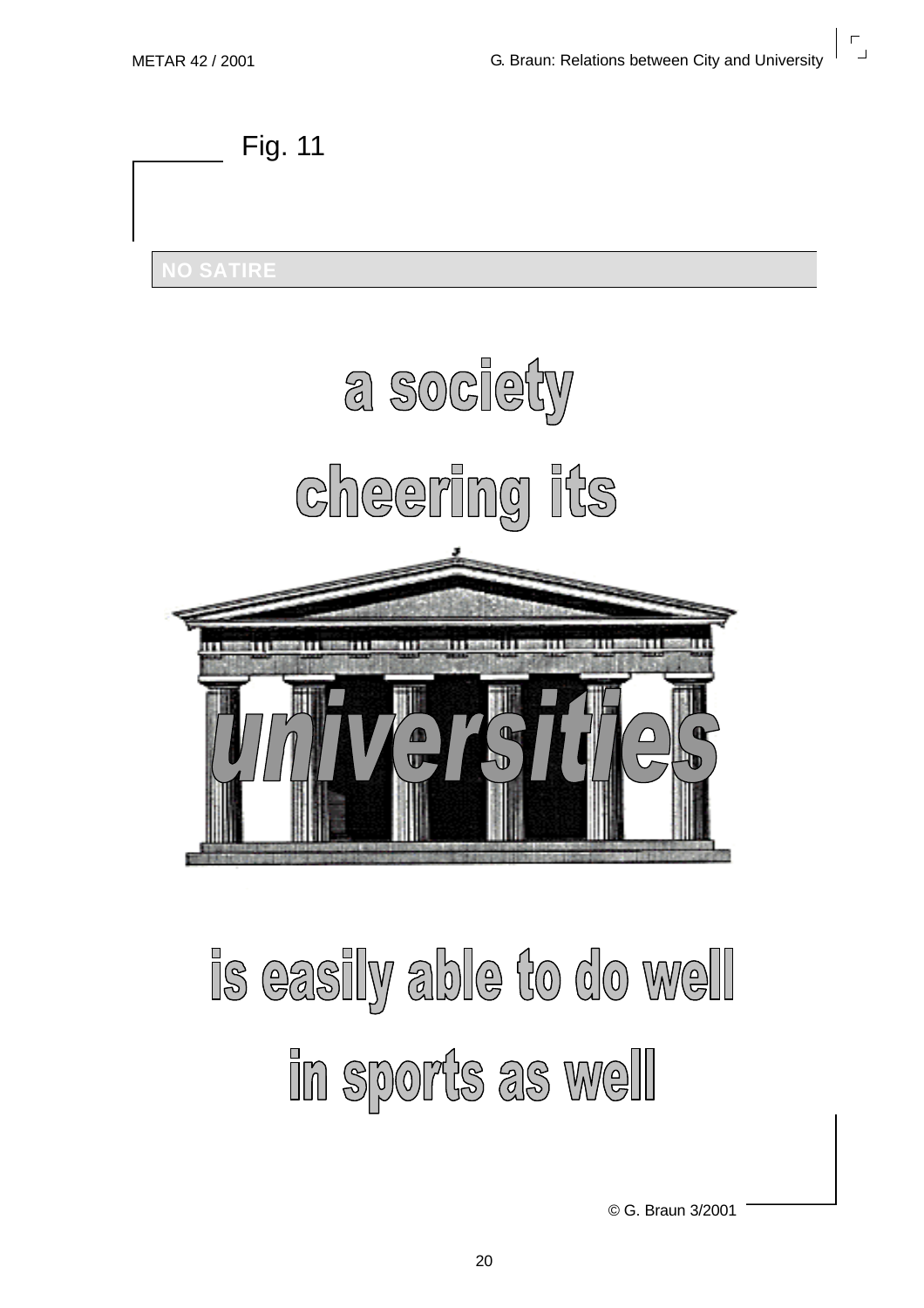#### METAR – MANUSKRIPTE ZUR EMPIRISCHEN, THEORETISCHEN UND ANGEWANDTEN REGIONALFORSCHUNG

Band 1: BRAUN, G.; N. KOPP: TH. SCHUMANN (1979): Einführung in Quantitative und Theoretische Geographie. 3. Aufl. 1980. DM 15.— *vergriffen*

Band 2: BRAUN, G. u.a. (1979): Statistische Methoden und SPSS mit Beispielen aus der Anthropogeographie und Physischen Geographie. DM 8.— *vergriffen*

Band 3: RAUCH, TH.; K. KOSCHATZKY (Hrsg.) (1979): Räumliche Entwicklungsprozesse in Tunesien. Ein Projektbericht. DM 10.—

Band 4: BURGER, H.; G. JENTZSCH; TH. RAUCH (Hrsg.) (1980): Aspekte der Zukunftsforschung in den Geowissenschaften. DM 10.—

Band 5: BAHRS-DISCHER, E. u.a. (1981): Berufsfeld des Diplom-Geographen. Versuch einer Analyse.<br>DM 3.— verariffen  $verariffen$ 

Band 6: ARBEITSBEREICH TEAS (BRAUN, G. u.a.) (1981): Wahl-Atlas Berlin 1981. DM 18.— Bestellung durch: Dietrich Reimer Verlag, Zimmerstr. 26-27, 10969 Berlin

Band 7: BRAUN, G. (1983): Städtesysteme und Bevölkerungsentwicklung in Kanada. DM 8.-

Band 8: SCOTT, J.W. (1986): Planungsideologien, Planungsorganisation und Suburbanisierung in den Stadtregionen San Francisco und München. DM 15.-

Band 9: SCHULTZ, CH. (1987): Fremdenverkehrsverhalten in St. Peter-Ording. Ein Projektbericht. DM 8.-

Band 10: SCHULTZ, CH. (1984): Orts- und Personenspezifische Determinanten intraurbaner kognitiver Distanz. DM 15.-

Band 11: HOFFMANN, A. (1987):

Ursachenanalyse des Wohnungsleerstandes in der Stadtrandsiedlung Heuberg in Eschwege. DM 15.-

Band 12: KÄMMER, H.-J. (1987): Mensch und Siedlungsumwelt. *vergriffen*

Band 13: TIEFELSDORF, Michael (1988): The Specification of the Nested Logit Model in Migration Research. A Reanalysis of an Interprovincial Canadian Migration Data Set. DM 12,-

Band 14: BRAUN, Gerhard und Reiner SCHWARZ (Hrsg.) (1989): Theorie und Quantitative Methodik in der Geographie. Tagungsband Blaubeuren 1988. DM 18.-

Band 15: BRAUN, Gerhard (1988): The Process of Multipolarization. DM 2.—

Band 15a: BRAUN, Gerhard (1988): Theorie komplexer Ubergänge in städtischen Systemen. DM 4.—

Band 15b: BRAUN, Gerhard and Alfred HECHT (1988): The Canadian Migration Scene: An Explanatory Geographical Analysis. DM 12,—

Band 15c: KANAROGLOU, Pavlos and Gerhard BRAUN (1989): The Nature of Counterurbanization in Developed Countries: The Case of the Federal Republic of Germany. DM 2.—

Band 16: SCHLUNZE, Rolf D. (1990): Räumliche Diffusion japanischer Unternehmen in der Bundesrepublik Deutschland und Berlin (West) von 1955-1989. DM 15.—

Band 17: TIEFELSDORF, Michael, Christian BREßLER und Claudia FEIX (1991): Ein Berliner Geographisches Informationssystem (BGIS) zu den Stadtverordnetenversammlungs- bzw. Abgeordnetenhauswahlen von 1989 und 1990. [mit Programmdiskette] DM 15,—